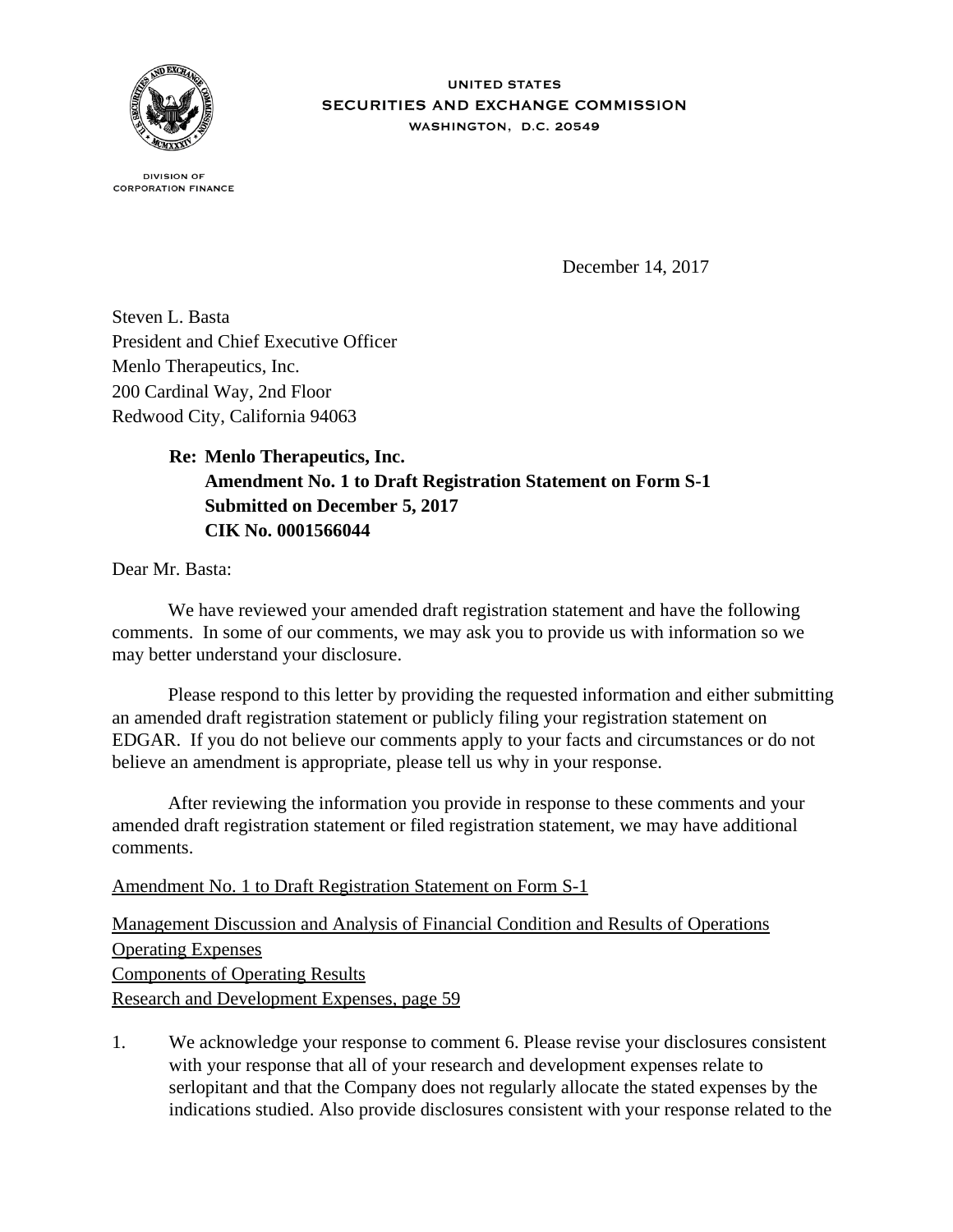$\frac{1}{2}$  Menlo Therapeutics, Inc. December 14, 2017 Page 2 Steven L. Basta

> third party expenses that can be more easily identified as being associated with a specific indication, and why the Company does not separately track the amounts. In addition, as previously requested for each annual and interim period presented, provide us schedules showing the dollar amount of your research and development expenses related to certain payroll and personnel expenses, stock-based compensation, consulting costs, contract manufacturing and fees paid to CROs, and costs incurred in connection with the Collaboration Agreement.

Notes to Financial Statements 2. Significant Accounting Policies Revenue Recognition, page F-10

- 2. We acknowledge your response to prior comment 13. Please revise your disclosures, consistent with your response to:
	- Indicate that the Company performed an evaluation under ASC 605-25 that resulted in the determination that the other deliverables identified did not have stand-alone value apart from the Development and Commercialization License deliverable and therefore are being accounted for as one unit of accounting;
	- Discuss how the upfront fee is being allocated to the single unit of accounting, how it is being recognized as revenue including the period and method and your basis for the period used as well as the term of the collaboration agreement;
	- Provide a description and the amount for each milestone and whether it is substantive or non-substantive. Refer to ASC 605-28-50-2.
- 3. With regards to the services agreement entered into on September 1, 2017 to provide "research and development and related materials" to JT Torii, please revise disclosures to explain the significant terms of the agreement including, but not limited to:
	- How you evaluated the terms and accounted for the agreement;
	- If you consider the agreement a separate agreement or a modification of the collaboration agreement, and the reasons therefore;
	- If there is consideration involved for the agreement;
	- The Company's specific obligations under the agreement; and
	- The term of the agreement.
- 4. We acknowledge your response to comment 13 regarding the non-commercial supply obligation under the agreement. Please provide us further analysis supporting your conclusion that sale of this product at your cost does not represent a significant and incremental discount.